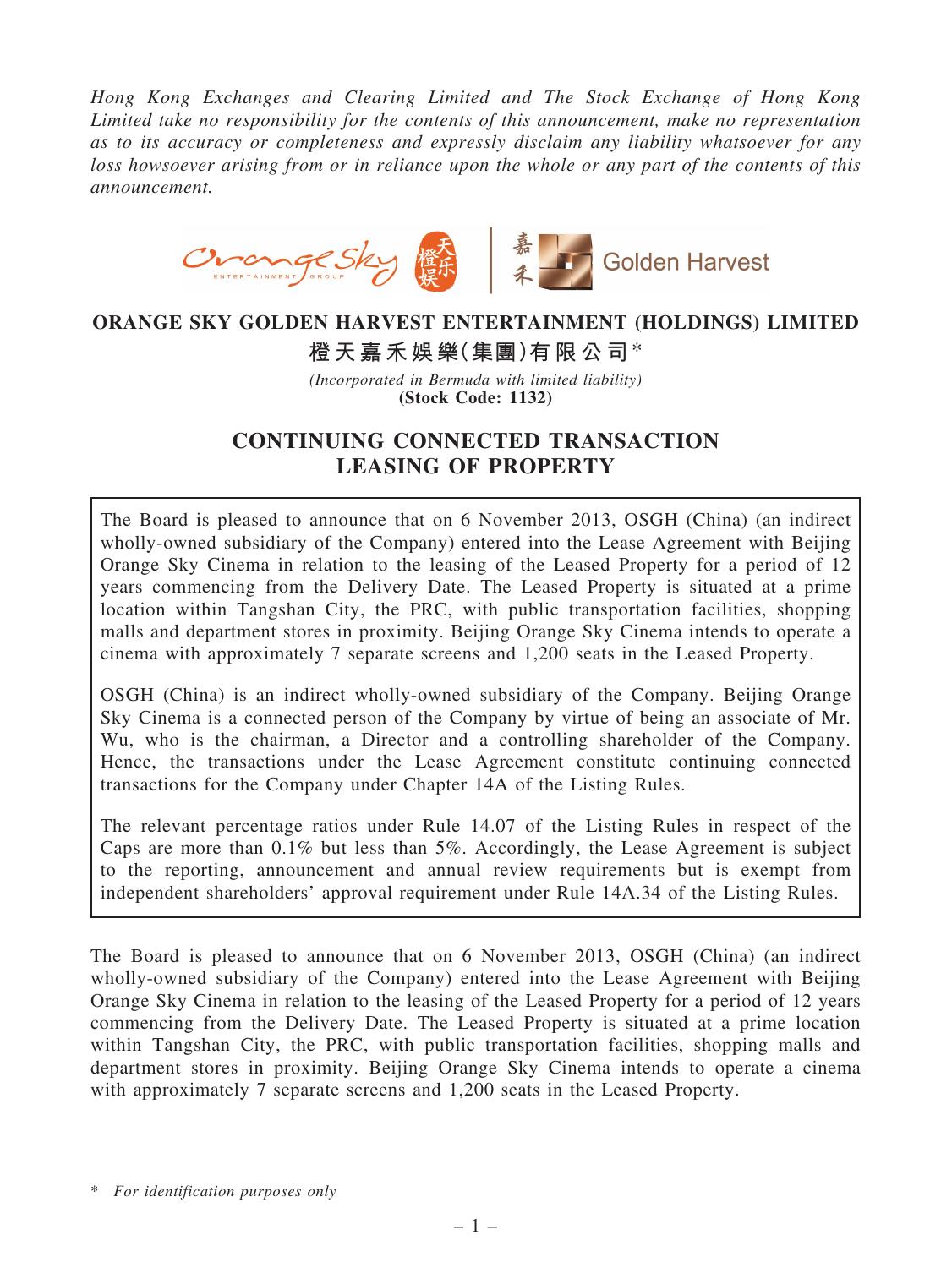The transactions under the Lease Agreement constitute continuing connected transactions under the Listing Rules. The principal terms of the Lease Agreement are as follows:

## LEASE AGREEMENT

| Date:                                    | 6 November 2013                                                                                                                                                                                                                                                                                                                                                                                                                                                          |
|------------------------------------------|--------------------------------------------------------------------------------------------------------------------------------------------------------------------------------------------------------------------------------------------------------------------------------------------------------------------------------------------------------------------------------------------------------------------------------------------------------------------------|
| Parties:                                 | Landlord: OSGH (China), an indirect wholly-owned<br>subsidiary of the Company.                                                                                                                                                                                                                                                                                                                                                                                           |
|                                          | Beijing Orange Sky Cinema, a connected person.<br>Tenant:                                                                                                                                                                                                                                                                                                                                                                                                                |
| Leased Property:                         | Portions of 4th Floor under household no. 100040001, 5th<br>Floor under household no. 100050001 and 6th Floor under<br>household nos. 100060001 and 100060003 (collectively<br>referred to as Unit 4108) of Bohai New World Shopping<br>Centre of No. 88 Xinhua West Road, Tangshan City, Hebei<br>Province, the PRC, with a total gross floor area of<br>approximately 5,504.43 square metres.                                                                          |
| Term:                                    | For a period of 12 years commencing from the Delivery<br>Date.                                                                                                                                                                                                                                                                                                                                                                                                           |
|                                          | Beijing Orange Sky Cinema has a pre-emptive right to<br>renew the tenancy upon expiry on same terms and<br>conditions being negotiated with third party(ies).                                                                                                                                                                                                                                                                                                            |
| <b>Decoration Period:</b><br>(rent-free) | Beijing Orange Sky Cinema shall have a rent-free<br>decoration period of 6 months from the Delivery Date.<br>During the decoration period, Beijing Orange Sky Cinema<br>shall be responsible for the payment of government tax and<br>levies, and other outgoings incurred (e.g. water, electricity,<br>gas and telephone charges), but shall be not responsible for<br>rental and management fee.                                                                       |
| Rent-free Period:                        | Beijing Orange Sky Cinema shall have a further rent-free<br>period of 3 months from the day after the expiry of the<br>decoration period during which Beijing Orange Sky Cinema<br>shall be responsible for management fee but not rental.                                                                                                                                                                                                                               |
| Rental:                                  | During the term of the Lease Agreement, Beijing Orange<br>Sky Cinema shall pay to OSGH (China) an annual rental<br>being the higher of (a) the Base Rental for the relevant year<br>under the Lease Agreement; or (b) the Annual Turnover<br>Rental based on certain percentage rates ranging from 12%<br>to 15% of the net box office income generated from the<br>operation of the cinema by Beijing Orange Sky Cinema at<br>the Leased Property in the relevant year. |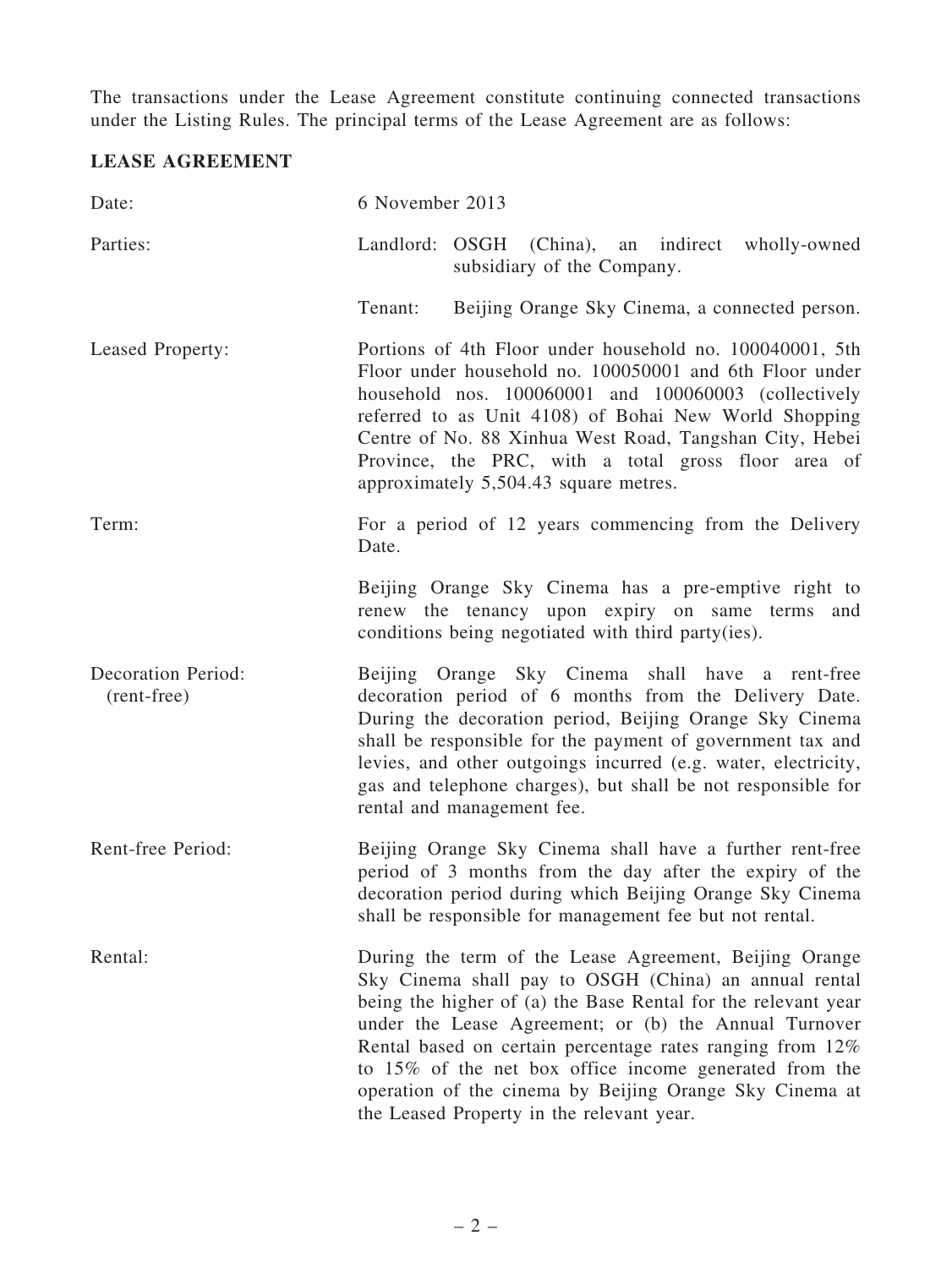| <b>Base Rental:</b>     | The monthly base rental under the Lease Agreement, being<br>RMB160,000 for the first year of the term of the Lease<br>Agreement amounting to an annual rental of RMB1,920,000<br>(approximately equivalent to HK\$2,438,400); RMB170,000<br>for the second year of the term amounting to an annual<br>rental of RMB2,040,000 (approximately equivalent to<br>HK\$2,590,800);RMB180,000 for the third year of the term<br>annual rental of RMB2,160,000<br>amounting<br>to<br>an<br>(approximately<br>equivalent to $HK$2,743,200$ ;<br>and<br>RMB210,000 for each of the fourth to the twelfth year of<br>the term amounting to an annual rental of RMB2,520,000<br>(approximately equivalent to HK\$3,200,400). The total Base<br>Rental in aggregate for the entire period of the Lease<br>Agreement<br>shall be RMB28,800,000 (approximately<br>equivalent to HK\$36,576,000). |
|-------------------------|-----------------------------------------------------------------------------------------------------------------------------------------------------------------------------------------------------------------------------------------------------------------------------------------------------------------------------------------------------------------------------------------------------------------------------------------------------------------------------------------------------------------------------------------------------------------------------------------------------------------------------------------------------------------------------------------------------------------------------------------------------------------------------------------------------------------------------------------------------------------------------------|
| Annual Turnover Rental: | The annual turnover rental under the Lease Agreement,<br>being 12% of the net box office income generated from the<br>operation of the cinema by Beijing Orange Sky Cinema at<br>the Leased Property for the first year of the term of the<br>Lease Agreement; 13% of the net box office income for the<br>second year of the term; $14\%$ of the net box income for the<br>third year of the term; and $15\%$ of the net box income for<br>each of the fourth to the twelfth year of the term.                                                                                                                                                                                                                                                                                                                                                                                   |
| Management Fee:         | RMB5 per month per square metre.                                                                                                                                                                                                                                                                                                                                                                                                                                                                                                                                                                                                                                                                                                                                                                                                                                                  |
| Security Deposit:       | A sum of RMB200,000 (equivalent to approximately<br>HK\$254,000) shall be payable by Beijing Orange Sky<br>Cinema to OSGH (China) as security deposit within 10                                                                                                                                                                                                                                                                                                                                                                                                                                                                                                                                                                                                                                                                                                                   |
|                         | business days after the execution of the Lease Agreement.<br>The security deposit shall be refunded to Beijing Orange<br>Sky Cinema (without interest) within 10 business days upon<br>the expiry or early termination of the Lease Agreement<br>provided that there is no outstanding sum due to OSGH<br>(China) by Beijing Orange Sky Cinema.                                                                                                                                                                                                                                                                                                                                                                                                                                                                                                                                   |
| Payment Term:           | The Base Rental shall be payable by Beijing Orange Sky<br>Cinema to OSGH (China) monthly in advance on or before<br>the 15th day of each calendar month. If in any calendar<br>year, the Annual Turnover Rental is higher than the total<br>Base Rental of that year, Beijing Orange Sky Cinema shall<br>pay the difference to OSGH (China) within 15 business day<br>after such difference is agreed by the parties before the 15th<br>day of the month following the end of that calendar year.                                                                                                                                                                                                                                                                                                                                                                                 |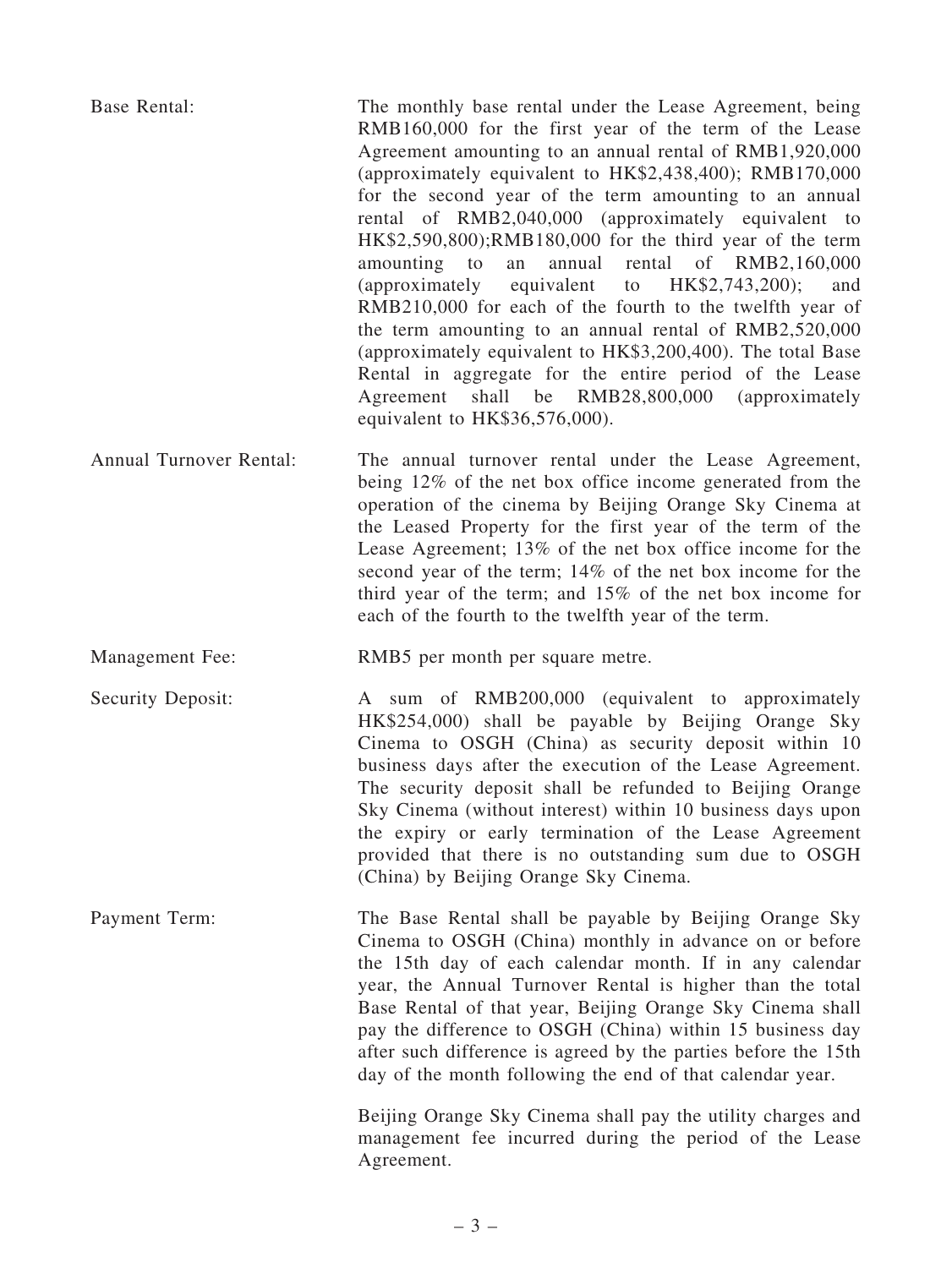Brand Licensing Fee: During the period of the Lease Agreement, OSGH (China) shall grant a brand licence to Beijing Orange Sky Cinema for using the brand name of ''Orange Sky Golden Harvest'' and Beijing Orange Sky Cinema shall pay an annual brand licensing fee of RMB100,000 (approximately equivalent to HK\$127,000), which shall be payable within 15 days from the commencement of each leasing year.

## ANNUAL CAPS

The annual caps in respect of the Lease Agreement for each of the three financial years ending 31 December 2013, 2014 and 2015 are set at RMB300,000 (equivalent to approximately HK\$381,000), RMB1,500,000 (equivalent to approximately HK\$1,905,000) and RMB2,400,000 (equivalent to approximately HK\$3,048,000) respectively.

Upon the expiry of the Caps, the Company will re-comply with all applicable requirements under the Listing Rules, including (where required) the obtaining of approval of the independent shareholders of the Company.

#### Bases of the Annual Caps

The terms of the Lease Agreement were negotiated on arm's length basis and are on normal commercial terms and were determined by reference to the prevailing market rent of similar properties in nearby locations. The Caps represent, for the year ending 31 December 2013, the amount of the security deposit and the brand licensing fee; and, for the two years ending 31 December 2014 and 2015, the amount of the rental and the brand licensing fee, payable by Beijing Orange Sky Cinema to OSGH (China) in such periods under the Lease Agreement.

## TC CAPITAL'S VIEW ON AND REASONS FOR THE LEASE AGREEMENT EXCEEDING THREE YEARS

As required by Rule 14A.35 of the Listing Rules, the period for non-exempt continuing connected transactions must not exceed three years, except in special circumstances which are limited to cases where the nature of the transaction requires the contract to be of a duration longer than three years.

To comply with the requirements of the Listing Rules, the Board has appointed TC Capital as the independent financial adviser to advise them in relation to the terms of the Lease Agreement to be entered into between OSGH (China) and Beijing Orange Sky Cinema, which stipulates that the tenure of the Leased Property used for cinema purposes will have a duration of twelve years.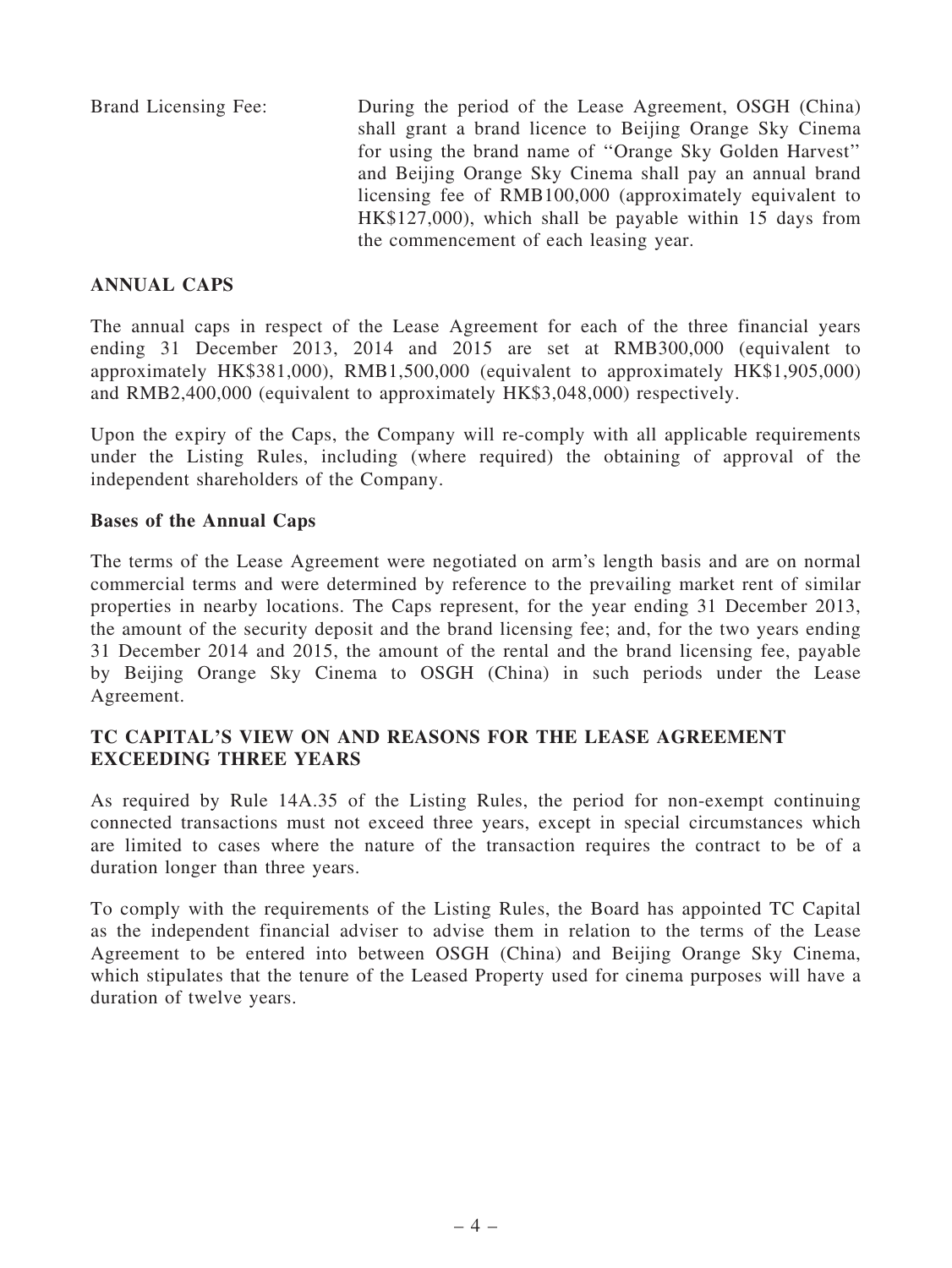TC Capital has discussed with the Company and was advised that the main reasons for such long term leases are as follows:

- (i) the long duration of lease agreements of cinemas will enable the tenants to prevent the recurrence of expensive initial investment costs such as initial set up cost and interior decoration in the short term, which would improve the capability of bearing higher rent by Beijing Orange Sky Cinema;
- (ii) the business nature as a cinema operator requires Beijing Orange Sky Cinema to enter into long term tenancy agreements to secure strategic and prime locations in highly competitive entertainment industry. Based on the normal business practice of the Group, all of the Group's lease agreements for cinema premises in various cities and provinces in the PRC are in the range of 10 to 20 years. According to the Group, the long term nature of the lease agreements of cinema premises will enhance customers' loyalty and maintain stable sales revenues for the cinema. The Company therefore understands Beijing Orange Sky Cinema's need to enter into a long term tenancy agreement. Furthermore, having a successful cinema operation would benefit the Group by: (a) increasing its rental income as the rental rate of the Leased Property is the higher of an yearly turnover rent based on certain percentage rates of the net box office income and the Base Rental under the Lease Agreement; and (b) improving its business reputation of the Group as Beijing Orange Sky Cinema is operating the cinema under the brand of the Company;
- (iii) the long duration of the lease agreements of cinema premises will insulate the Company from the fluctuation of the market rent; and
- (iv) it will reduce the cost that the Company may incur to locate new tenants if the existing cinema operator leaves abruptly under a shorter term tenancy agreement.

In considering whether it is normal business practice for lease agreements of cinema business to have duration longer than three years, TC Capital has reviewed the leases entered into between the Company and independent third parties in the PRC (the ''Sample Leases''). TC Capital noted that the Sample Leases typically have duration in excess of three years, with a period ranging from 10 to 20 years. Accordingly, TC Capital considers that the lease for premises mainly used for cinema in the PRC with a duration not exceeding twenty years, fall within the range of the duration of the Sample Leases.

In view of the above, TC Capital is of the opinion that the Lease Agreement with a duration of 12 years is in line with normal business practices for lease agreements of this type.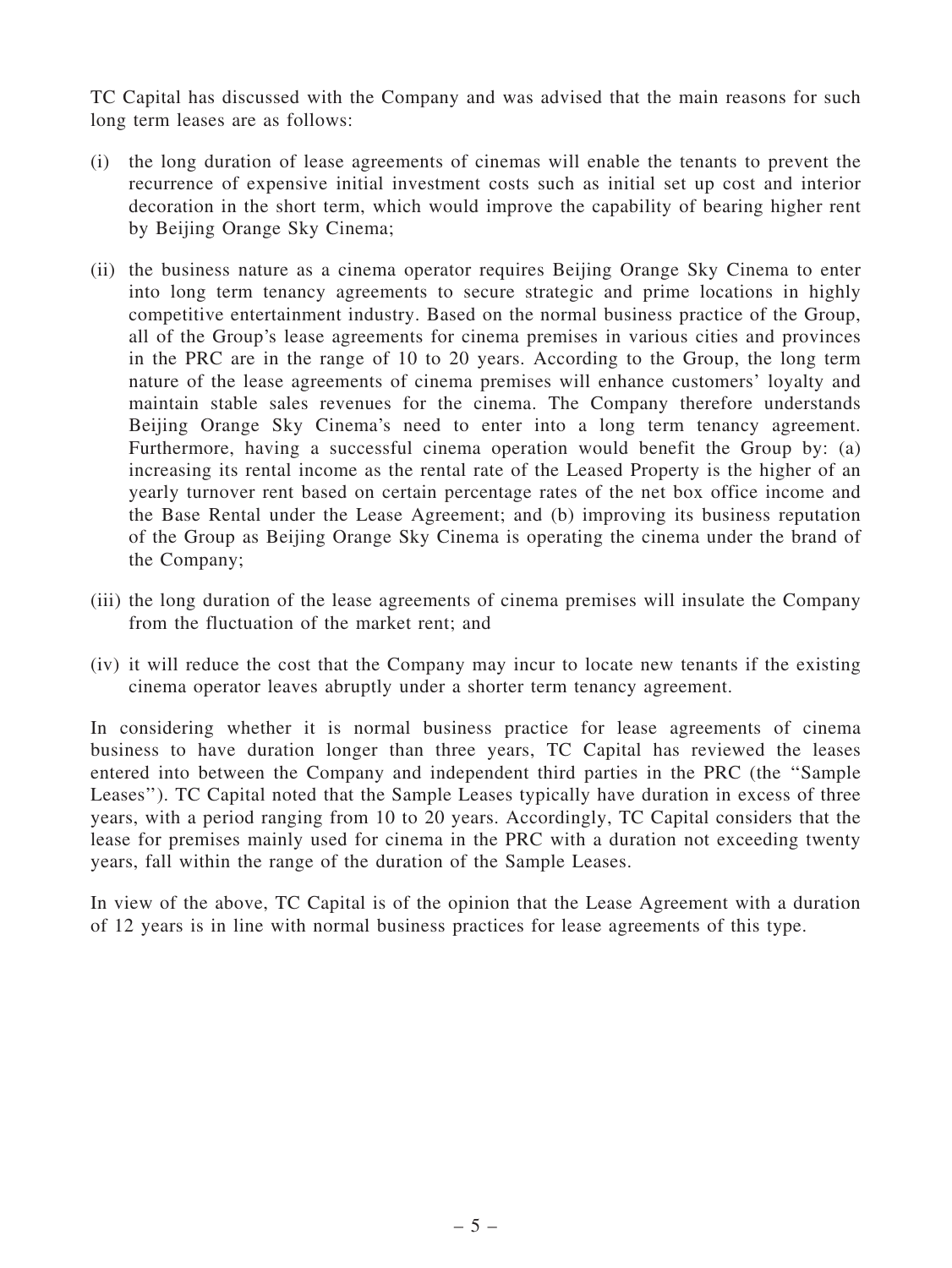#### REASONS FOR AND BENEFITS OF ENTERING INTO THE LEASE AGREEMENT

The Leased Property is situated at a prime location within Tangshan City with public transportation facilities, shopping malls and department stores in the proximity. It is the Company's business plan/strategy to, amongst others, focus in operating cinemas in 1st and 2nd tier cities and some major 3rd tier cities, whereas the Leased Property is situated in a 4th tier city area in the PRC. Accordingly, the Company has decided instead of operating a cinema at the Leased Property on its own, the Leased Property will be leased to Beijing Orange Sky Cinema.

The granting of a brand licence to Beijing Orange Sky Cinema to use ''Orange Sky Golden Harvest'' brand under the Lease Agreement is a trial business model. If it is proven to be successful, the Group may grant further brand licence(s) to third party(ies) for cinemas operation under the brand name ''Orange Sky Golden Harvest'' to extend the brand awareness and business scale within the region.

The Directors are of the view that the entering into of the Lease Agreement will also enable the Group to secure stable and attractive rental income on a long-term basis. The Group may also have the opportunity to earn a higher rental income than the Base Rental depending on the performance of the cinema operated at the Leased Property. Further, the trial run of granting a brand licence will enable the Group to explore future business development opportunity.

The Directors (including the independent non-executive Directors) believe that the Lease Agreement has been entered into in the ordinary and usual course of business of the Group and is on normal commercial terms and is fair and reasonable and in the interests of the Company and its shareholders as a whole. The Directors (including the independent nonexecutive Directors) also believe that the Caps of the Lease Agreement are fair and reasonable. Whilst reaching these views, the Directors have considered, amongst other factors, the amount of Base Rental compared to rental charged in the market and the opinion of an independent financial adviser. TC Capital, the independent financial adviser which has been appointed to advise the Directors on the Lease Agreement, has opined that the Lease Agreement is on normal commercial terms and is fair and reasonable.

The Directors are of the view that the long duration of the Lease Agreement will enable the Group to secure a stable annual income and insulate the Group from the fluctuation of the market rent. The Group will also be able to save the costs for locating new tenants from time to time. Due to the business nature of a cinema operator, Beijing Orange Sky Cinema requires the Group to enter into a long term tenancy agreement. Therefore, the Directors consider that it is normal commercial practice to have a long-term tenancy arrangement for cinema operation in the PRC and the 12 years' term of the tenancy is to the best interest of the Group.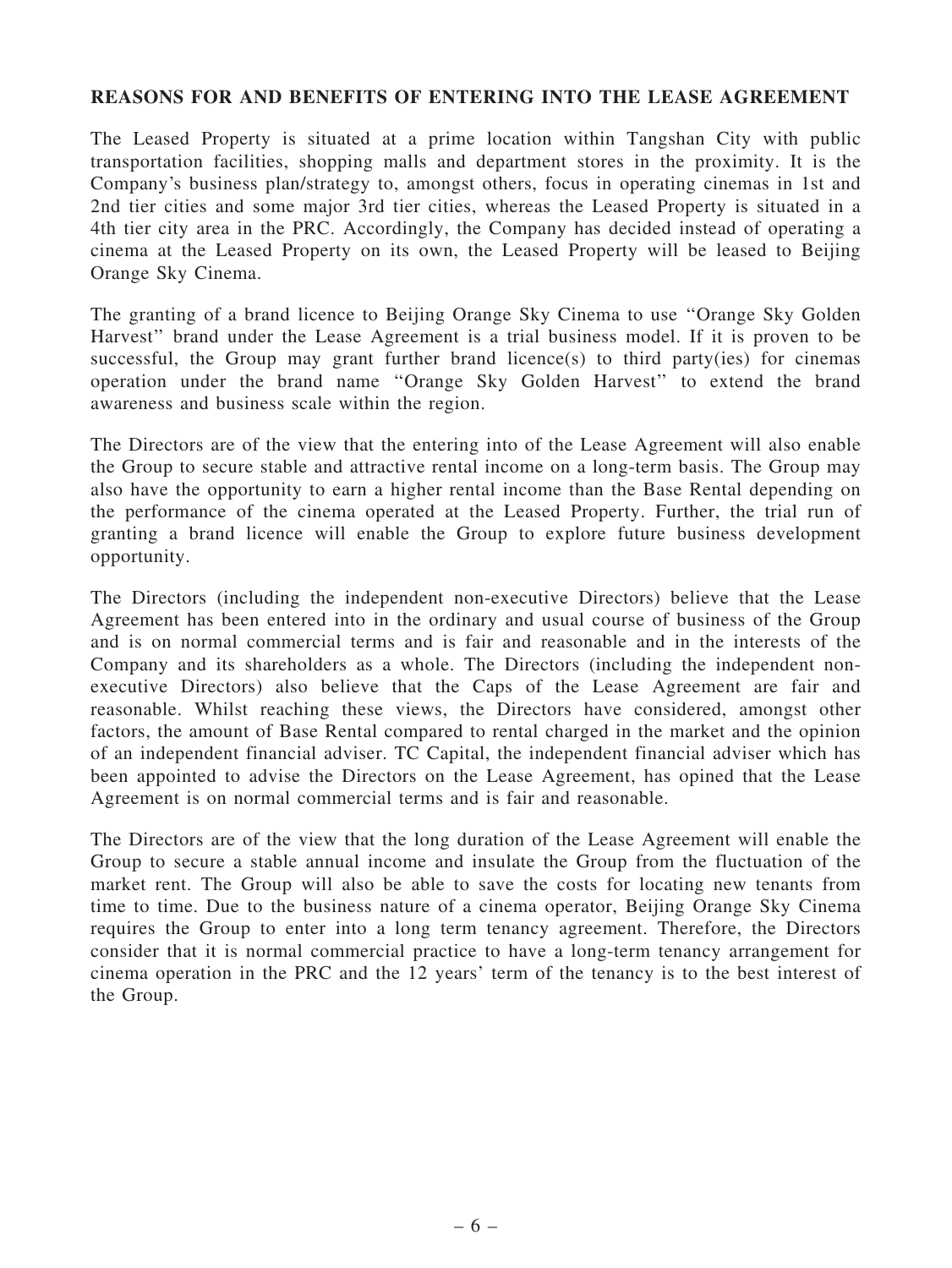## INFORMATION REGARDING THE COMPANY, OSGH (CHINA) AND BEIJING ORANGE SKY CINEMA

### The Company

The Company is a company incorporated in Bermuda with limited liability, the shares of which are listed on the Main Board of the Stock Exchange.

The principal business activities of the Group are in production, financing, distribution and theatrical exhibition of motion pictures. As of 6 November 2013, the Group operated 74 cinemas with 552 screens across China, Hong Kong, Taiwan and Singapore and is a leading distributor in the region.

#### OSGH (China)

OSGH (China) is a company incorporated in the PRC and an indirect wholly-owned subsidiary of the Company.

#### Beijing Orange Sky Cinema

Beijing Orange Sky Cinema is a company incorporated in the PRC and its principal businesses are cinema operation and property leasing.

## LISTING RULES IMPLICATIONS

The transactions under the Lease Agreement constitute continuing connected transactions for the Company under Chapter 14A of the Listing Rules.

Mr. Wu owns 99% equity interest in Beijing Orange Sky Cinema. Mr. Wu is the chairman, a Director and a controlling shareholder of the Company and is interested in an aggregate of approximately 60.41% of the total issued share capital of the Company as at the date of this announcement. Accordingly, Beijing Orange Sky Cinema is a connected person of the Company and the Lease Agreement and the transactions contemplated thereunder constitute continuing connected transactions of the Company.

As the relevant percentage ratios under Rule 14.07 of the Listing Rules in respect of the Caps are more than 0.1% but less than 5%, the Lease Agreement is subject to the reporting, announcement and annual review requirements but is exempt from independent shareholders' approval requirement under Rule 14A.34 of the Listing Rules.

Ms. Wu Keyan (a Director) is the sister of Mr. Wu and is an associate of Mr. Wu under Chapter 14A of the Listing Rules. In view of their interests above, Mr. Wu and Ms. Wu Keyan have abstained from voting on the relevant board resolution for approving the Lease Agreement. To the best knowledge, information and belief of the Directors having made all reasonable enquiries, other than Mr. Wu and Ms. Wu Keyan, none of the Directors has material interest in the transactions contemplated under the Lease Agreement and none of them is required to abstain from voting on the relevant board resolution.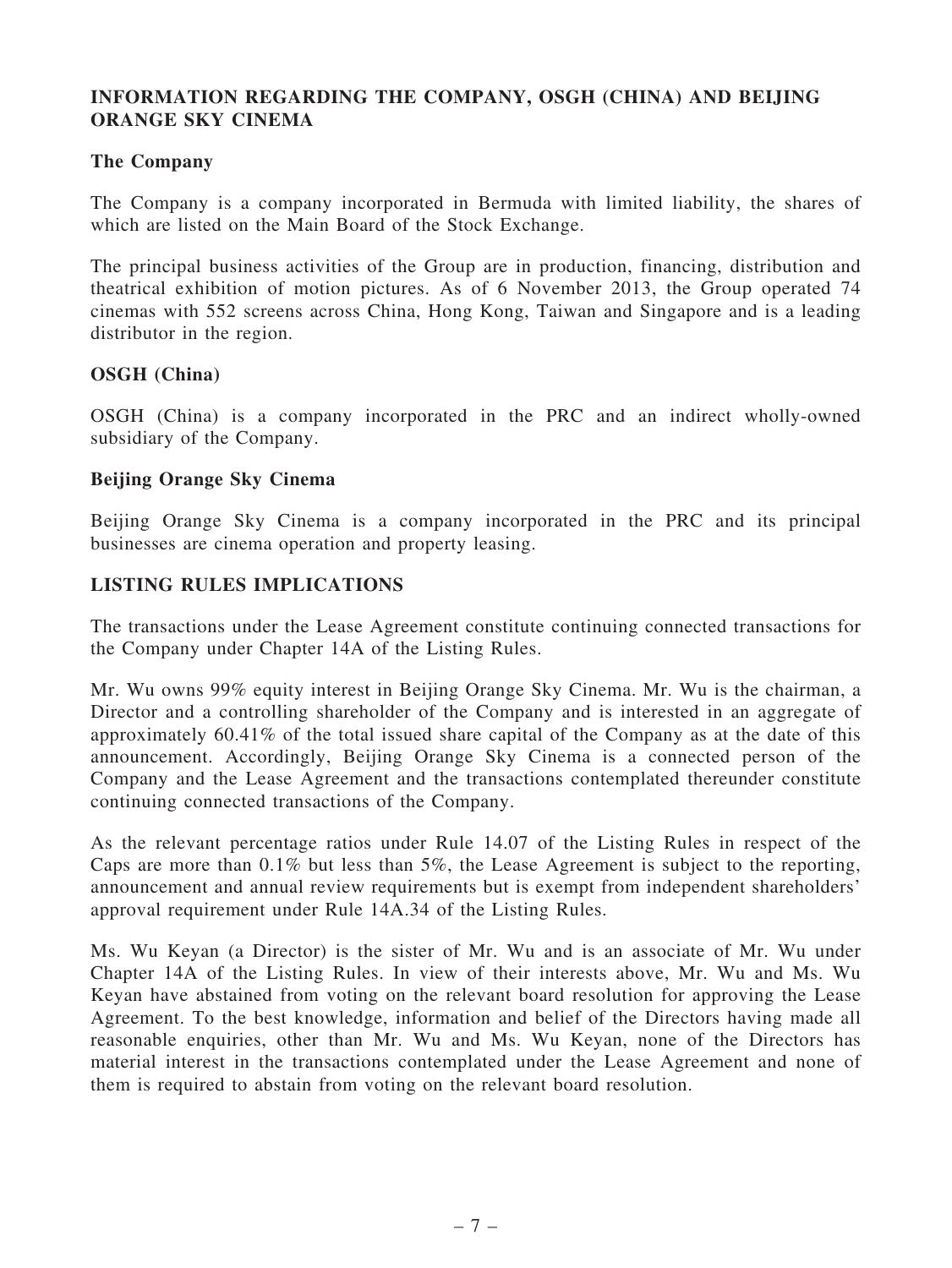## DEFINITIONS

In this announcement, unless the context otherwise requires, the following terms have the following meaning when used herein:

| "Annual Turnover Rental"       | The annual turnover rental under the Lease Agreement as<br>set out in the section headed "Lease Agreement — Annual<br>Turnover Rental" in this announcement.                                                                                                             |
|--------------------------------|--------------------------------------------------------------------------------------------------------------------------------------------------------------------------------------------------------------------------------------------------------------------------|
| "Base Rental"                  | The monthly base rental under the Lease Agreement as set<br>out in the section headed "Lease Agreement — Base<br>Rental" in this announcement.                                                                                                                           |
| "Beijing Orange Sky<br>Cinema" | 北京橙天影院投資管理有限公司 (Beijing Orange Sky<br>Cinema Investment Management Co., Ltd.*), a company<br>established in the PRC and 99% of its equity interest is<br>owned by Mr. Wu.                                                                                                |
| "Board"                        | The board of Directors.                                                                                                                                                                                                                                                  |
| "Caps"                         | For the purpose of Chapter 14A of the Listing Rules, means<br>the proposed annual caps of the transaction under the Lease<br>Agreement for the three years ended 31 December 2013,<br>2014, 2015 as set out in the section headed "Annual Caps"<br>in this announcement. |
| "Company"                      | Orange Sky Golden Harvest Entertainment (Holdings)<br>Limited, a company incorporated in Bermuda with limited<br>liability, the shares of which are listed on the Main Board of<br>the Stock Exchange.                                                                   |
| "Delivery Date"                | The date on which OSGH (China) delivers up the Leased<br>Property to Beijing Orange Sky Cinema pursuant to the<br>Lease Agreement which shall not be later than 31 December<br>2013.                                                                                     |
| "Director(s)"                  | The director(s) of the Company.                                                                                                                                                                                                                                          |
| "Group"                        | The Company together with its subsidiaries.                                                                                                                                                                                                                              |
| "Hong Kong"                    | The Hong Kong Special Administrative Region of the<br>People's Republic of China.                                                                                                                                                                                        |
| "HK\$"                         | Hong Kong Dollars, the lawful currency in Hong Kong.                                                                                                                                                                                                                     |
| "Lease Agreement"              | The lease agreement entered into between OSGH (China)<br>and Beijing Orange Sky Cinema dated 6 November 2013 in<br>connection with the leasing of the Leased Property.                                                                                                   |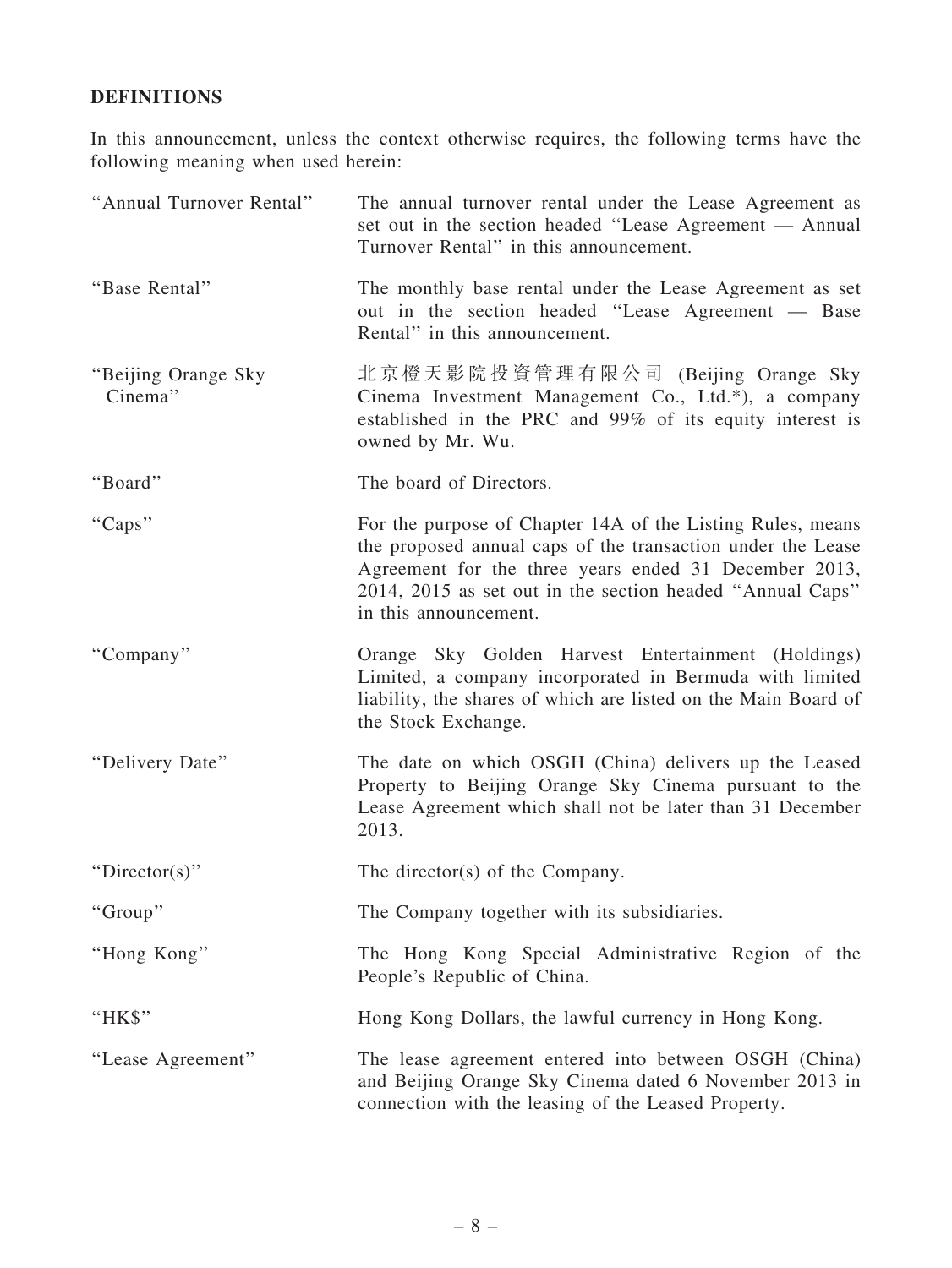| "Leased Property" | Portions of 4th Floor under household no. 100040001, 5th<br>Floor under household no. 100050001 and 6th Floor under<br>household nos. 100060001 and 100060003 (collectively<br>referred to as Unit 4108) of Bohai New World Shopping<br>Centre of No. 88 Xinhua West Road, Tangshan City, Hebei<br>Province, the PRC, with a total gross floor area of<br>approximately 5,504.43 square metres. |
|-------------------|-------------------------------------------------------------------------------------------------------------------------------------------------------------------------------------------------------------------------------------------------------------------------------------------------------------------------------------------------------------------------------------------------|
| "Listing Rules"   | The Rules Governing the Listing of Securities on the Stock<br>Exchange.                                                                                                                                                                                                                                                                                                                         |
| "Mr. Wu"          | Kebo, chairman, Director and controlling<br>Mr. Wu<br>shareholder of the Company and is interested in an<br>aggregate of approximately 60.41% of the total issued share<br>capital of the Company as at the date of this announcement.                                                                                                                                                          |
| "OSGH (China)"    | Orange Sky Golden Harvest Cinemas (China) Co. Ltd. (橙<br>天嘉禾影城 (中國) 有限公司), a company incorporated in<br>the PRC and an indirect wholly-owned subsidiary of the<br>Company.                                                                                                                                                                                                                      |
| "PRC"             | The People's Republic of China, which for the purpose of<br>this announcement excludes Hong Kong, Taiwan and<br>Macao.                                                                                                                                                                                                                                                                          |
| "RMB"             | Renminbi, the lawful currency in the PRC.                                                                                                                                                                                                                                                                                                                                                       |
| "Stock Exchange"  | The Stock Exchange of Hong Kong Limited.                                                                                                                                                                                                                                                                                                                                                        |
| "TC Capital"      | TC Capital Asia Limited, a corporation licensed to conduct<br>type 1 (dealing in securities) and type 6 (advising on<br>corporate finance) regulated activities under the Securities<br>and Futures Ordinance (Chapter 571 of the Laws of Hong<br>Kong) and appointed as the independent financial adviser to<br>the Company.                                                                   |
| $\lq\lq q_0$ "    | Per cent.                                                                                                                                                                                                                                                                                                                                                                                       |